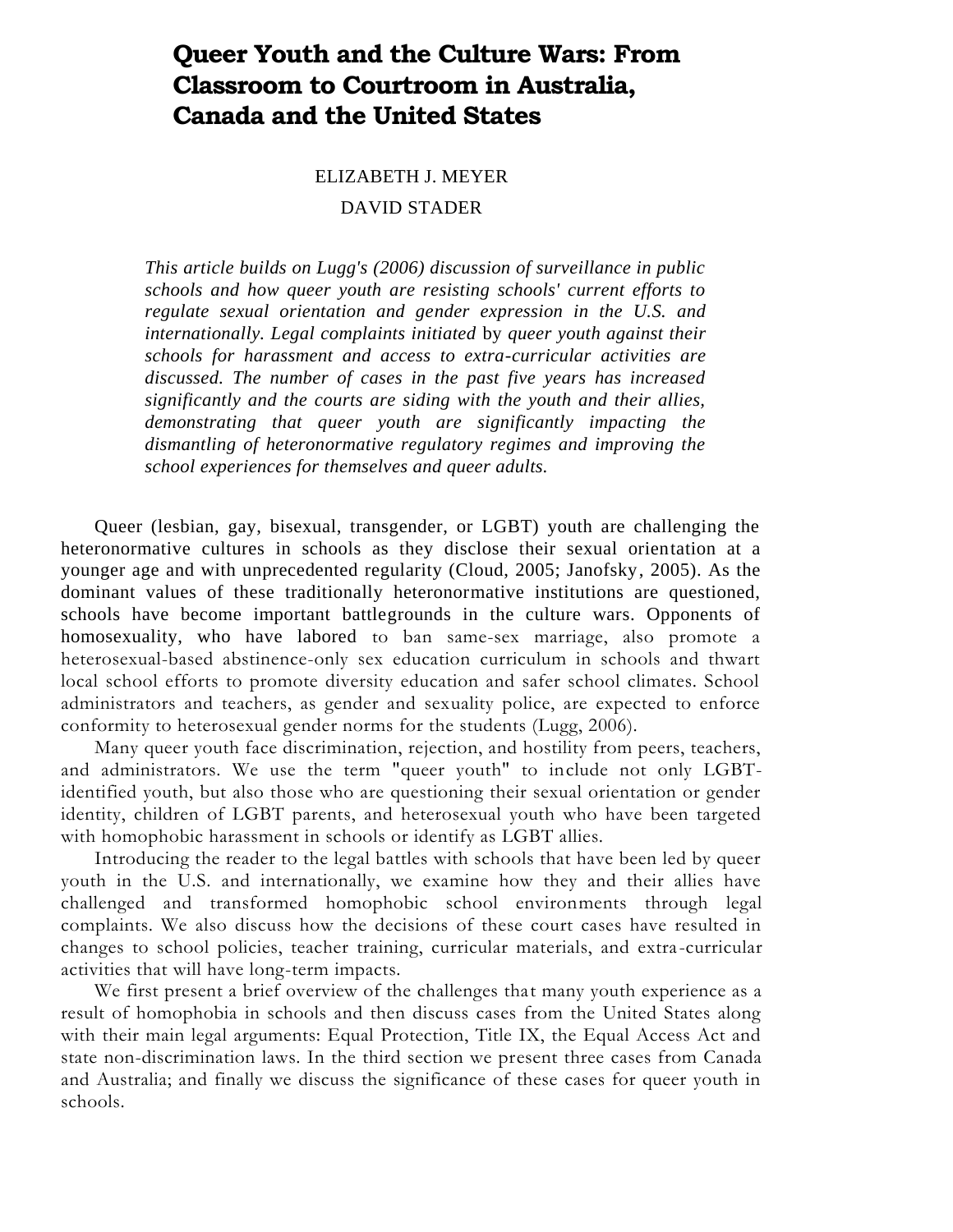## SCHOOL CULTURE: CHALLENGES FOR YOUTH

Queer youth face many of the same challenges as all youth. Like all teens, these youth seek a school culture characterized by caring teachers and administrators, positive peer relationships, and a safe and orderly school environment (Elze, 2003; Illingworth & Murphy, 2004; Savin-Williams, 2001; Weiler, 2003). However, for at least some youth these years are filled, not with hope and promise, but with verbal abuse and harassment from peers and rejection by teachers and administrators because of their real or perceived sexual orientation and/or their gender identity and/or expression. The research on the relative frequency and impact of peer harassment and rejection by teachers is sobering.

## Peer Harassment

A 2005 survey of 3450 students aged 13-18 in the United States by The Gay, Lesbian and Straight Education Network found:

- 33 percent of the respondents report that students in their school are frequently harassed because of their real or perceived sexual orientation;
- 52 percent hear students make homophobic remarks very often or often;
- 36 percent reported bullying or name calling based on sexual orientation to be a very or somewhat serious problem at their school; and
- 90 percent of LGBT teens have been verbally or physically harassed or assaulted during the past year because of their perceived or actual appearance, gender, sexual orientation, gender expression, race/ethnicity, disability or religion. (Harris Interactive & GLSEN 2005, 7)

In a study of secondary school educational leadership candidates' perceptions of school culture and sexual minority youth, Stader and Graca (2006) found that 62 participants (74%) indicated that they had witnessed student-on-student harassment based on real or perceived sexual orientation on their campus. In this same study, 30 percent of the participants reported that either a student or a parent had complained to them personally on at least one occasion regarding sexual harassment based on real or perceived sexual orientation. However, in 2008, GLSEN reported that only one-in-five school principals report that their school engaged in efforts to create a safe environment for LGBT students (Greytak & Kosciw, 2008).

## Intolerance of Faculty and Administrators

Teachers and administrators play an important part in the lives of teens. This may be particularly true for queer youth. For example, Elze (2003) found that although LGB youth rated having heterosexual peer support as *most* important in promoting a positive school experience, this was followed very closely by having teachers who care about them. In another study, the Human Rights Watch found in virtually every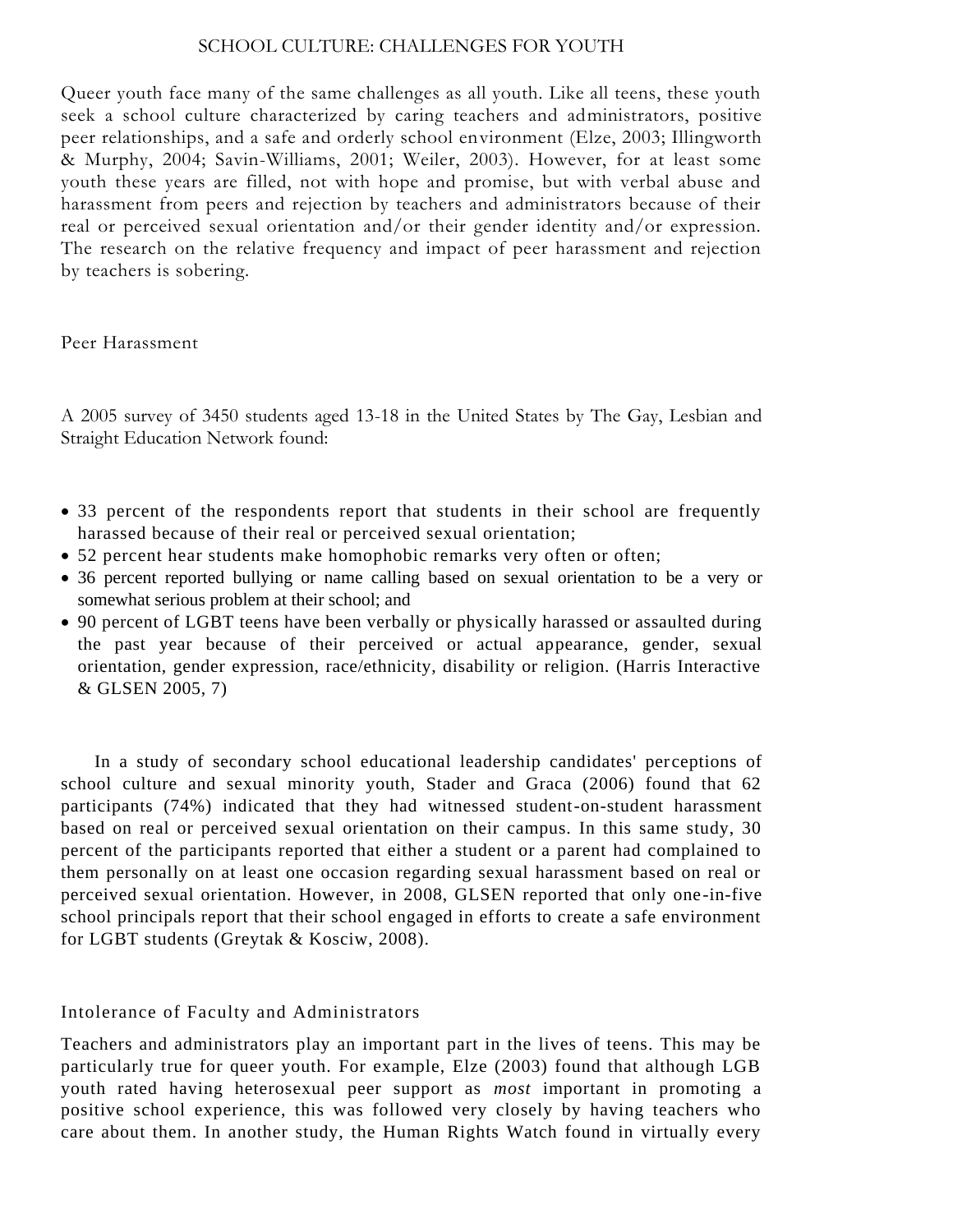case where queer students reported a positive school experience they attributed it to supportive teachers (Bochenek & Brown, 2001, 96). Moreover, in another study (Kosciw, 2004, 23-24), the average grade point average (GPA) of sexual minority students who could not identify any supportive faculty was 2.8. The average GPA of participants who could identify supportive faculty was 3.1. Finally, these students were more than twice as likely (24% as compared to 10%) to plan to attend college.

Queer students describe supportive teachers as those who: confront homophobic name calling, post queer-positive brochures and posters in their classrooms, incorporate GLBT content in the curriculum, and/or act as faculty advisors to student-led gay-straight alliances (Bochenek & Brown, 2001; Kosciw & Diaz, 2006; Lipkin, 1999; MacGillivray, 2007; Perrotti & Westheimer, 2001).

However, queer youth report rejection by teachers and school administrators in some schools. Additionally, Stader and Graca (2006) found that approximately one -fourth of educational leadership candidates in the Dallas-Fort Worth area reported being uncomfortable providing academic support for sexual-minority students and one-third reported being uncomfortable providing emotional support to these students. This lack of comfort may contribute to homophobic comments (queer youth have reported teachers often telling homophobic jokes in class; Elze, 2003) and/or rejection, and is often connected to personal religious beliefs. For example, Thomas McLaughlin won a settlement of \$25,000 with his middle school in Little Rock, Arkansas, after being told by at least two teachers that homosexuality is a sin and forced to read the Bible by an administrator *(McLaughlin v. Pulaski County Special School District, 2003).*

Through persistent violence, discrimination, and exclusion, school authorities police gender and sexual identities and behaviors. As queer legal scholar Catherine Lugg (2006) points out, the institution of the school acts much like a prison to regulate gender and sexuality through constant surveillance by teachers and peers alike. Enforcement often takes the form of anti-gay jokes, gendered insults, shunning, and other forms of harassment that force queer youth to try and act "heterosexual" in order to remain safe.

This policing is not limited to the U.S. Research and news reports from Australia (Martino & Pallotta-Chiarolli, 2003; Mills, 2006; Thonemann, 1999), New Zealand (OutThere, New Zealand AIDS Foundation, & Rainbow Youth, 2004), the United Kingdom (Forrest, 2000; Phoenix, Frosh, & Pattman, 2003; Warwick, Goodrich, Aggleton, & Chase, 2006), Canada (Meyer, 2007; Smith & Smith, 1998; Williams, Connolly, Pepler, & Craig, 2003), the Netherlands (Timmerman, 2003), and South Africa (Barnes, 2006) report similar, if not more severe, problems for queer youth in schools. However, youth in these countries have not turned to the courts with as much frequency as U.S. students.

#### LEGAL PROTECTIONS AND CASE LAW

Queer youth have taken to the courts to defend their rights to full and equal access to an education. There are, however, significantly fewer cases outside of the United States.

In Canada, rights for queer youth are broadly protected by Federal and Provincial Human Rights Codes. These rights have been firmly established since 1995 when "sexual orientation" was read into the *Canadian Charter of Rights and Freedoms* as a protected class as a result of a landmark decision by the Supreme Court of Canada *(Egan v. Canada,* 1995). This is a major difference between the federal legal regimes in the U.S. and Canada.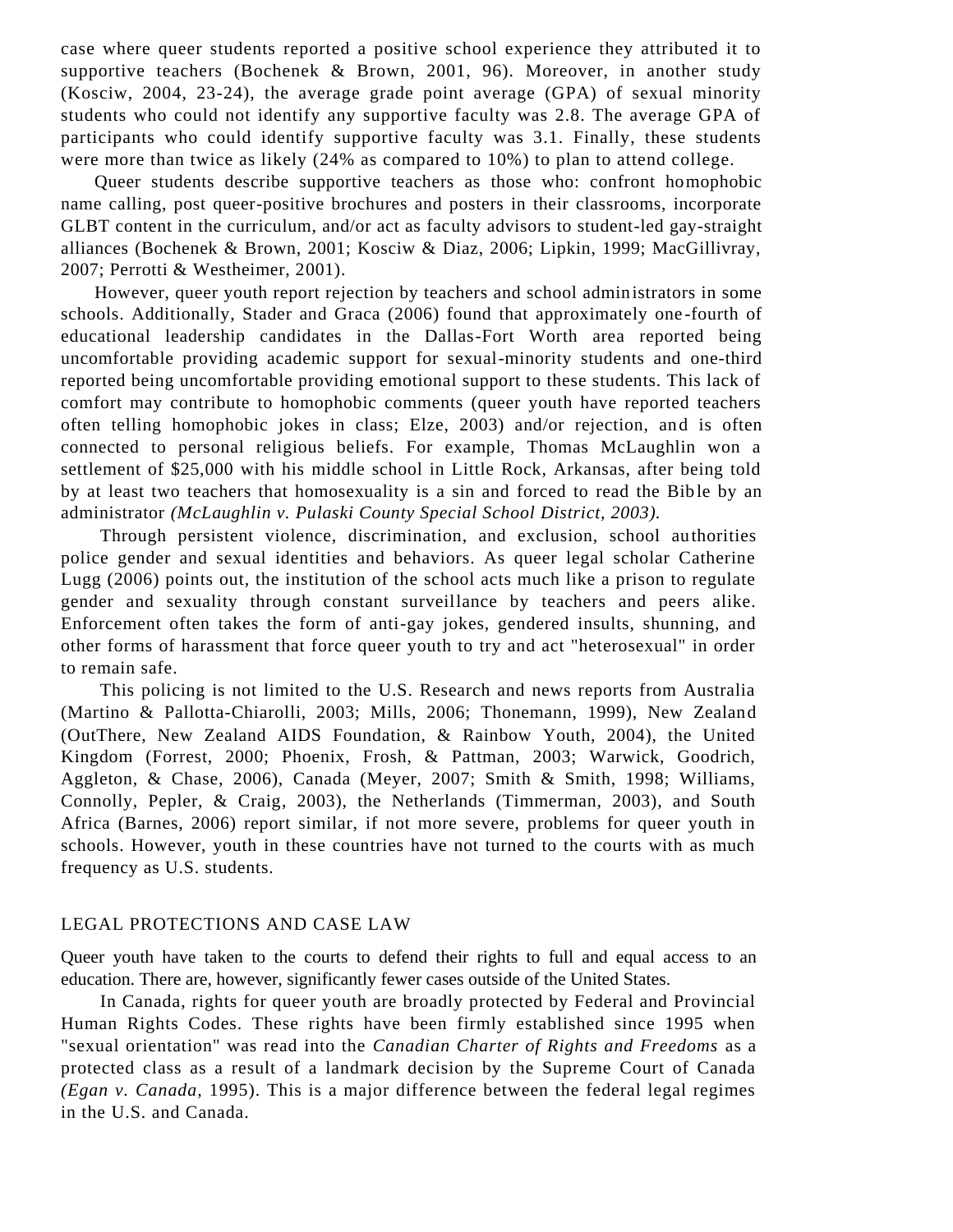In 2002, Azmi Jubran won his case against his school board in British Columbia for a harassment complaint. Jubran does not identify as gay, but he was subjected to years of bullying and harassment and anti-gay epithets were used regularly against him. He initiated a human rights complaint against his school in June 1996, and in April 2002 the Human Rights Tribunal of British Columbia found in his favor and awarded him \$4,500 in damages. This decision was overturned by the Supreme Court of British Columbia on the grounds that Jubran did not identify as homosexual and, therefore, should not be protected by the human rights codes. The British Columbia Court of Appeals heard the case and reinstated the earlier decision. In 2005, the Supreme Court of Canada refused to hear the appeal which established a precedent for students and educators across Canada *(School District No. 44 v. Jubran,* 2005).<sup>1</sup>

Another case in which school authorities failed to protect a student who was subjected to persistent and repeated homophobic harassment was in Australia.<sup>2</sup> Christopher Tsakalos was a 14-year-old student at Cranebrook High School, a Syndney suburb. With the support of his mother, he filed a complaint against his school for breaching their "duty of care" for failing to act effectively to stop the anti-gay harassment he was experiencing (Staff, 1997). The courts sided with Tsakalos. Following this April 1997 decision, the Director General of the New South Wales (NSW) Department of Education and Training (DET) issued a memorandum to schools that October, reminding them of the materials available to teach against homophobia.

Additionally, the DET informed schools that they would gather information on, "the incidence of homophobia in secondary and central schools with the intention of identifying any gaps in terms of the provision of resource materials and teaching and learning" (Thonemann, 1999, p. 2) as well as provide anti-homophobia training to faculty and students in the school to which Christopher was transferred (Staff, 1997).

In the United States, LGBT people are not specifically protected from discrimination based on their sexuality or gender identity/expression at the federal level since they are not legally considered a suspect or quasi-suspect class. Nevertheless, a significant number of courts across the country have begun holding school districts liable for their failure to adequately address student-on-student harassment and bullying based on real or perceived sexual orientation and/or gender identity and expression. Without explicit federal protections, the success of these cases depends on the courts and the effectiveness of the lawyerly arguments based on existing protections, generally: Equal Protection, Title IX, state non-discrimination laws and The Equal Access Act.

#### Equal Protection

The Equal Protection Clause of the 14th Amendment guarantees equal application of a law to all people in the United States (U.S. Constitution, Amendment XIV, s. 1). An equal protection claim thus requires the student to show that school officials a) *did not fairly and consistently apply policies* when dealing with the student, b) were *deliberately indifferent* to the student's complaints, or that the student was treated in a manner that is c) *clearly unreasonable* (Stader, 2007).

The first example of this argument being successfully applied to homophobic harassment in schools was in the case *Nabozny v. Podlesny* (1996). Jamie Nabozny was subjected to violent and persistent anti-gay harassment over several years in his Wisconsin school. As a result he had been hospitalized, dropped out of school, and attempted suicide (Lipkin, 1999). Ruling in favor of Nabozny, the federal appeals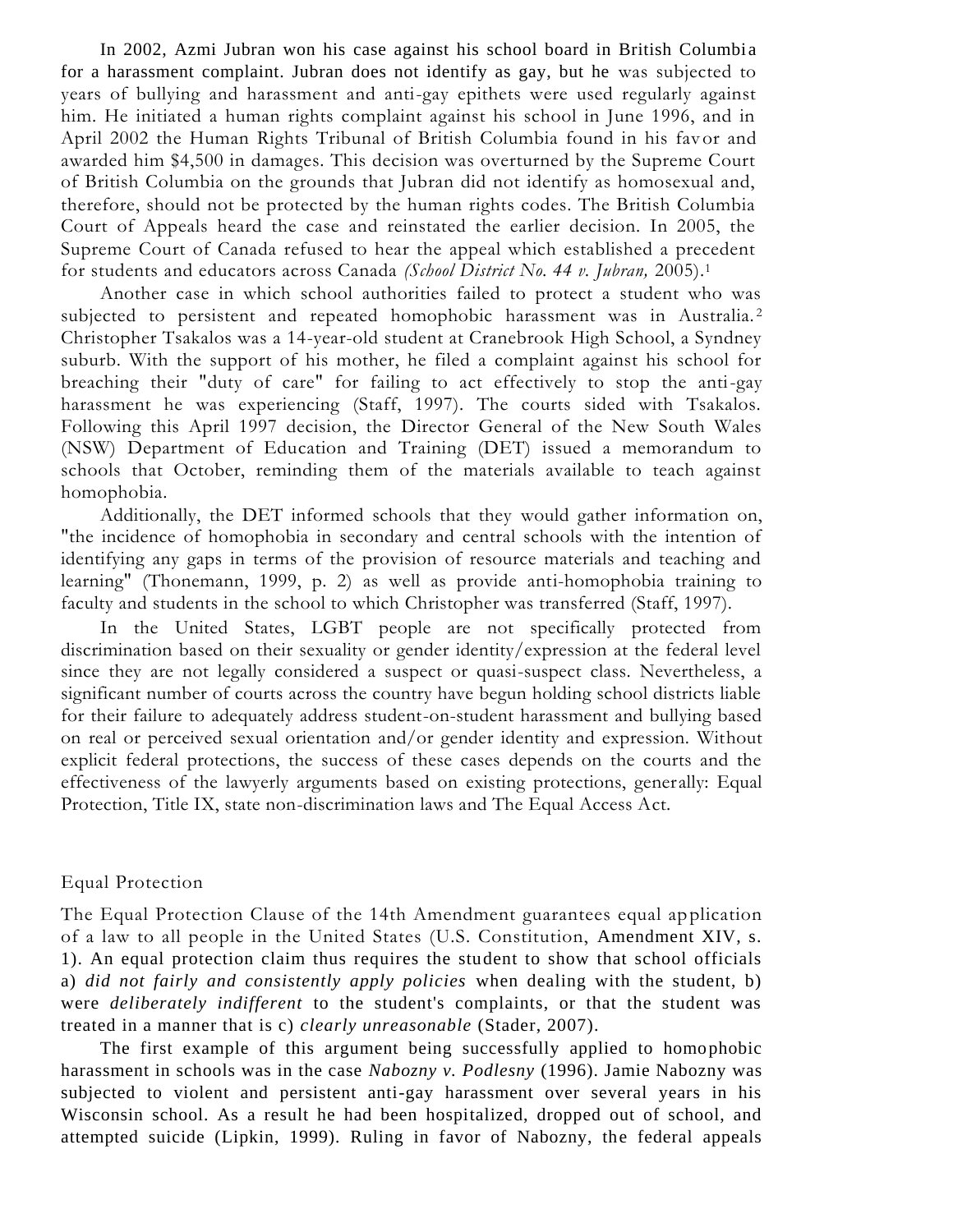judges wrote that "we are unable to garner any rational basis for permitting one student to assault another based on the victim's sexual orientation ... "; the school district settled with Nabozny for \$900,000 *(Nabozny v. Podlesny,* 1996, p. 11). Another important outcome of this case was that, since the school board already had policies prohibiting this sort of harassment, three administrators were held personally liable and would have been financially responsible for the damages had the school district not offered a settlement upon hearing the court's decision (Bucket, 2000).

Two other recent examples of the Equal Protection argument in such cases include *Flores v. Morgan Hill* (2003) and *Nguon v. Wolf* (2007). In *Flores,* the Federal 9th Circuit Court of Appeals found ample evidence of deliberate indifference to the ongoing sexual orientation harassment of six students in this California School District which resulted in a 1.1 million dollar settlement with the students (ACLU, 2004) and the requirement that the school district implement a training and education program for its administrators, faculty, and students (Dignan, 2004).

In *Nguon,* the plaintiff, Ms. Nguon, alleged that she had been suspended for expressing affection towards her girlfriend whereas similar behaviors by heterosexual couples were ignored. She was also outed to her family as part of the disciplinary procedures, which, she alleged, violated her privacy rights under California and U.S. Constitutional law. In cases where a student is facing suspension, school administrators are required by federal and state law to provide rudimentary procedural due process before suspending a student. The student has the right to know what rule has been broken and parents must be informed of the reason for the suspension *(Goss v. Lopez,* 1975). Although the principal was legally within his rights to notify the family that the student was being suspended for "inappropriate public displays of affection (IPDAs)" *(Nguon v. Wolf ,* 2007 p. 7), it was not necessary to specify that these IPDAs were conducted with another female student. In fact, the principal exposed her potentially to increased anxiety, distress, physical and mental abuse, and homelessness by disclosing this information to her mother (D'Augelli, 2002; Fedders, 2006).

In this case, the Central California District Court held that the school did not violate Nguon's rights to equal protection, privacy, and free speech *(Nguon v. Wolf ,*  2007). Nguon and her lawyers plan to appeal (Staff, 2007).

#### Title IX

In addition to Equal Protection arguments, queer youth have been successful in using Title IX of the Educational Amendments of 1972 to challenge, at the federal level, the harassment they were experiencing in schools.

Title IX provides statutory protection for student-on-student sexual harassment under the following conditions: a) school personnel have *actual knowledge* of the harassment; b) school officials demonstrate *deliberate indifference* or take actions that are *clearly unreasonable;* and c) the harassment is so severe, pervasive, and objectively offensive that it can be said to *deprive the victim(s) of access to the educational opportunities or benefits* provided by the school *(Davis v. Monroe,* 1999, par. 1).

Several attorneys have successfully argued that Title IX protects students from peer sexual orientation harassment. A California Federal District Court concurred, finding

no material difference between the instance in which a female student is subject to unwelcome sexual comments and advances due to her harasser's perception that she is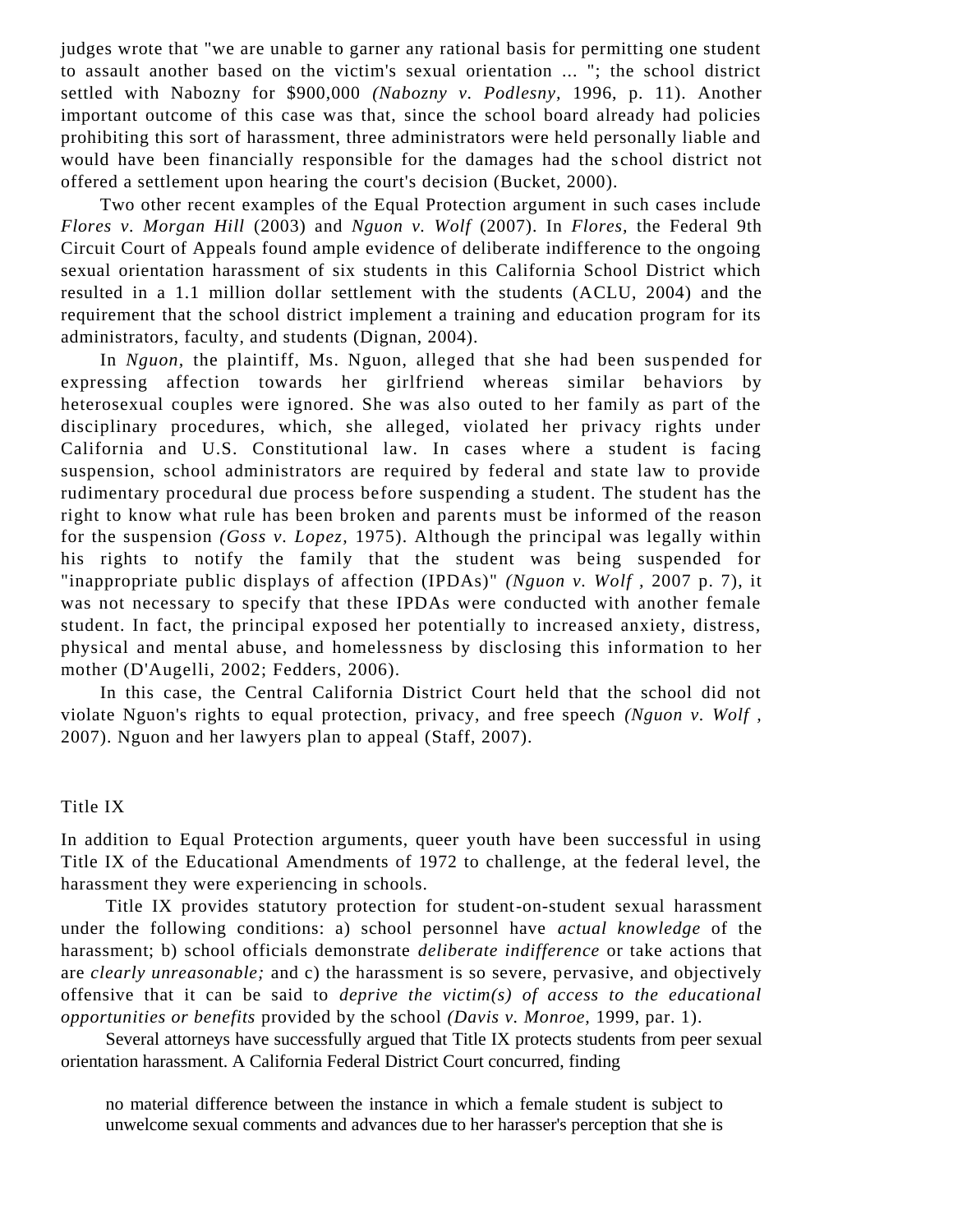a sex object, and the instance in which a male student is insulted and abused due to his harasser's perception that he is a homosexual, and therefore a subject of prey. In both instances, the conduct is a heinous response to the harasser's perception of the victim's sexuality, and is not distinguishable to this court. *(Ray v. Antioch Unified School District,* 2000, 1170)

In 2000, two important cases were decided that applied Title IX to incidences of homophobic harassment: *Ray v. Antioch Unified School District* (2000), and *Montgomery v. Independent School District No. 709 (2000). In both cases, separate* federal district courts (California and Minnesota, respectively) decided that schools could be held liable under Title IX for acting with "deliberate indifference" towards students who have reported persistent and severe homophobic harassment at school. These decisions established important precedents for the cases that followed.

In *Henkle v. Gregory* (2001), a student's complaint led to far-reaching changes in his school district. The federal district court of Nevada allowed the Title IX sexual orientation harassment case of Derek Henkle for punitive damages to proceed. The ensuing settlement awarded \$451,000 in damages to the student and led to several district policy changes that extend existing protections for free speech and discrimination and harassment to include sexual orientation and gender expression (Lambda Legal, 2001).

A few years later a Kansas federal district court considered gender stereotyping, and the related anti-gay harassment of a student who did not identify as gay, actionable under Title IX *(Theno v. Tonganoxie,* 2005). The court wrote that "the plaintiff was harassed because he failed to satisfy his peers' stereotyped expectations for his gender because the primary objective of plaintiff's harassers appears to have been to disparage his perceived lack of masculinity" (p. 952). Therefore the court concluded that the harassment of Dylan Theno was so, "severe, pervasive, and objectively offensive that it effectively denied (him) an education in the Tonganoxie school district" (p. 966). The district settled with Dylan for a total of \$440,000 (Trowbridge, 2005).

One case, however, had a very different outcome. In *Doe v. Bellefonte School District* (2004), the court decided for the school district. Because campus administrators took Doe's complaints seriously, instituted a series of steps in response to complaints, and escalated punishment when necessary, the court ruled the district was not deliberately indifferent to Doe's harassment. Thus when school officials take appropriate steps to respond to complaints of harassment, they may not only ensure the safety of all students but also avoid costly and time-consuming legal battles.

#### State and Local Non-Discrimination Laws

State non-discrimination laws that protect individuals based on sexual orientation and/or gender identity exist in only 20 states and the District of Columbia<sup>3</sup> (National Gay and Lesbian Task Force, 2007). However, according to a 2008 study, only 11 states<sup>4</sup> and the District of Columbia (California, Connecticut, Iowa, Maine, Maryland, Massachusetts, Minnesota, New Jersey, Vermont, Washington, and Wisconsin) have statutes specifically protecting students in schools from discrimination on the basis of sexual orientation and/or gender identity (Kosciw *&* Diaz, 2008). Students in these states also reported significantly lower rates of verbal harassment than their peers visa-vis those from states absent such statutes. Since this report, sever al states, have considered bills either expanding or limiting the rights of sexual minority students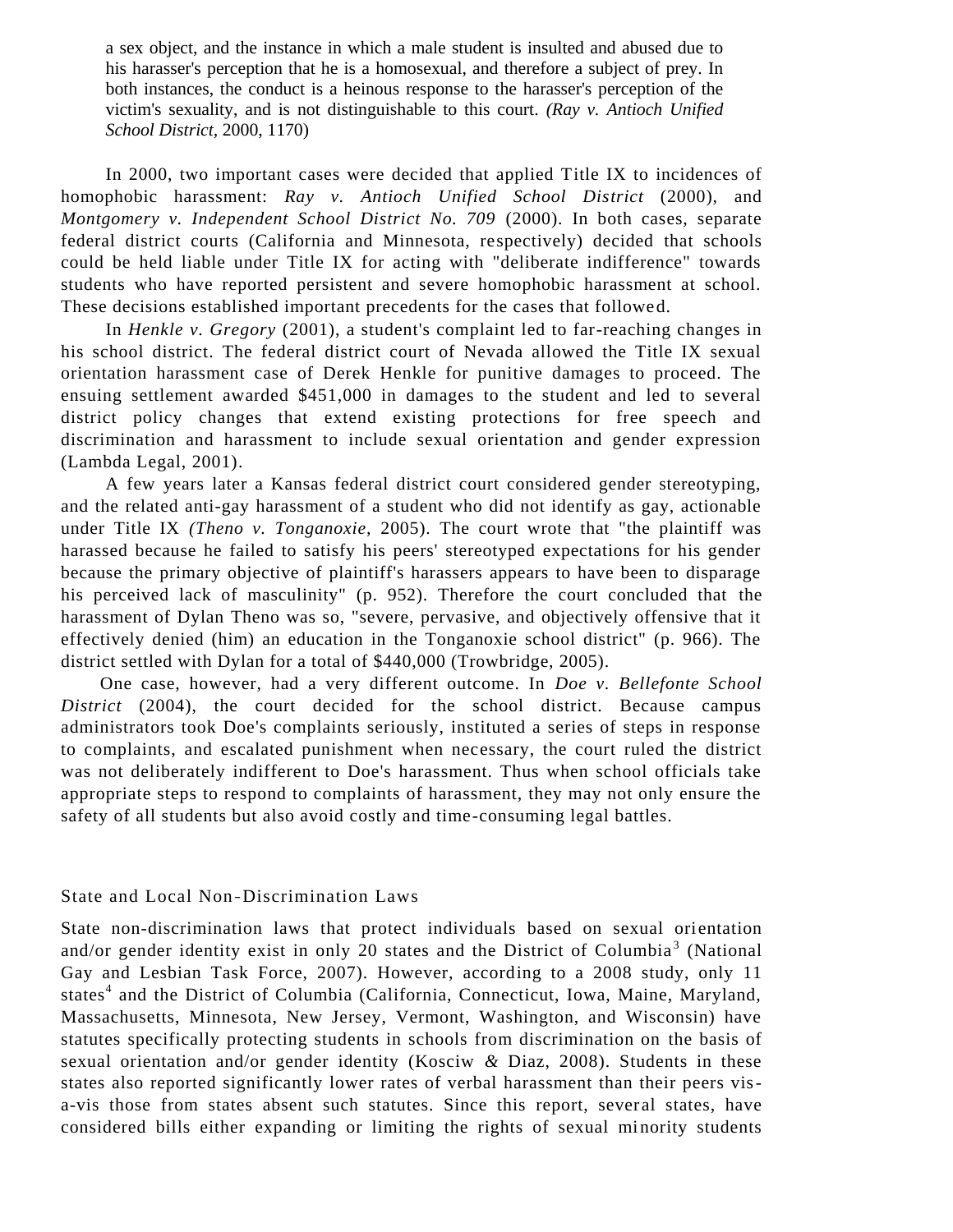(Buchanan, 2006). Already seven states have legislation that *prohibits* the positive portrayal of homosexuality (Alabama, Arizona, Mississippi, Oklahoma, South Carolina, Texas, and Utah); students in these states reported being verbally harassed at a higher frequency than students from states without such legislation (47.6% as compared to 37.2%; Kosciw & Diaz, 2006).

Two cases that were brought before state courts are worth noting in this context. A Massachusetts case, *Doe v. Yunits* (2000) is the only case that addresses transgender youth in schools. "Pat Doe," a 15-year-old trans-gender eighth grader, won the right to attend school wearing clothing that expresses her female gender identity. Her principal regularly had sent her home to change her attire and began requiring her to check with him to have her clothing approved on a daily basis. It was found that such treatment violated sex discrimination protections provided by the Commonwealth of Massachusetts and that the school could not place restrictions on her attire based on her sex assigned at birth. The Appeals Court supported the lower court's decision to issue an injunction requiring the school to permit Pat to attend, "in clothing and accessories that express her female gender identity" *(Doe v. Yunits,* 2000, p. 2).

New Jersey extended the protections offered by state anti-discrimination laws to cover students in schools as a result of the suit brought by a student who had suffered persistent homophobic harassment. The New Jersey Supreme Court held that schools may be held liable under the state Law Against Discrimination for permitting studenton-student bias-based harassment (American Civil Liberties Union-New Jersey, 2007). "[R]easonable measures are required to protect our youth, a duty that schools are more than capable of performing," wrote Chief Justice Zazzali. "[W]e require school districts to implement effective preventive and remedial measures to curb severe or pervasive discriminatory mistreatment" *(L.* W. v. *Toms River Regional Schools Board of Education,*  2007, p. 27-29). The requirement that schools take preventive and remedial measures could have far-reaching impacts in schools across New Jersey.

These cases exemplify how the activism of youth, with the support of family and community, will likely have a significant long-term impact on transforming the climate in schools. The Marc Hall prom date case, discussed later in this article, is one example of a student who had the support of his parents, friends, and community activists as he pursued his legal complaint against the school. It is clear that the emotional, financial, and political support of these groups made it possible for Marc Hall to challenge the homophobic policy of his Catholic School through official letters of complaint, meetings with lawyers, talking with the press, and working with community activists (Grace & Wells, 2005).

The difference between a positive and a toxic school experience for queer youth is not a secret and the courts have sided with the youth in many of these cases. Therefore, it is incumbent upon school districts to take affirmative steps to provide a positive, supportive, and safer school culture for all students, rather than waiting for a youth activist to seek court intervention. This assumption, however, is not without controversy.

## Gay-Straight Alliances (GSAs) and the Equal Access Act

Peer support groups, commonly known as gay-straight alliances (GSAs), have become increasingly common in schools (Cloud, 2005; Fischer & Kosciw, 2006). Limited research is available on the efficacy of GSAs, but in recent years there has been a growing body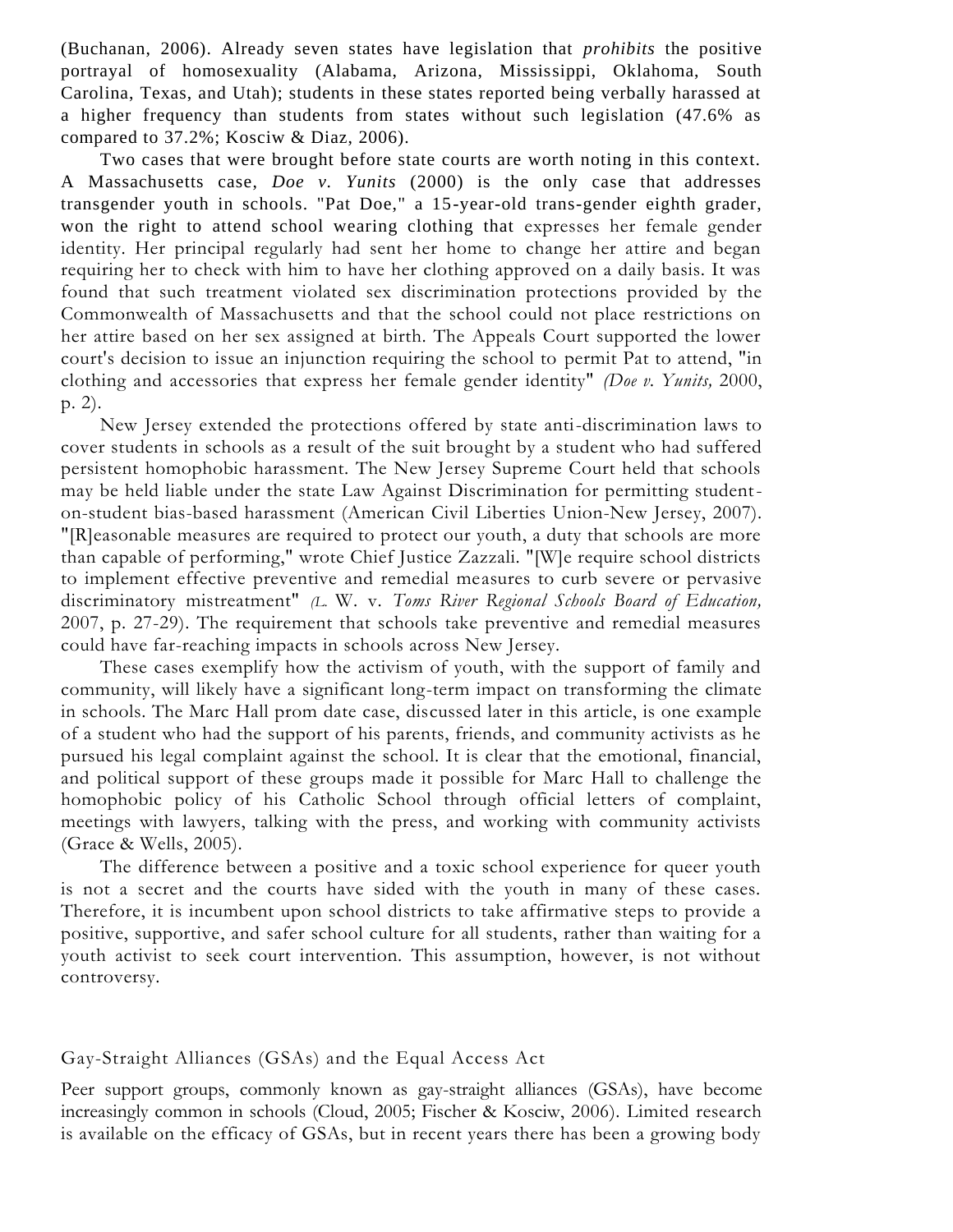of research that has investigated the impact of GSAs on school climate (Fischer & Kosciw, 2006; Griffin, Lee, Waugh, & Beyer, 2004; Kosciw & Diaz, 2006; Mayo, 2004; Szlacha, 2001; 2003) as well as the experiences of students who have been involved in such organizations (Bochenek & Brown, 2001; Garcia-Alonso, 2004; GLSEN & Harris Interactive, 2005; Goodenow, Szlacha, & Westheimer, 2006; Mayo, 2004; Macgillivray, 2004; 2007; Sampson, 2000). These studies indicate that schools with GSAs are more welcoming of all kinds of diversity, including racial, ethnic, and religious as well as gender and sexual orientation. In these schools LGBT students and family members feel safer and experience a greater sense of belonging. Fischer and Kosciw (2006) found that the presence of a GSA directly predicted greater school belonging and indirectly predicted greater academic achievement for sexual-minority youth. In Szlacha's (2003) evaluation of the Massachusetts Safe Schools Program, the presence of a GSA was the aspect "most strongly associated with positive sexual diversity climates" (p. 73).

Nevertheless, GSAs are not always met with open-mindedness from students, teachers, administrators, parents, community members, and school boards.

For example, controversy including a student walk-out, "open hostility" from opponents, an acrimonious school board meeting, and a protest from local ministers followed when a student-initiated GSA petitioned the Boyd County High School (Canonsburg, Kentucky) to meet during non-instructional time. In an effort to put an end to the problems surrounding the GSA, the principal proposed to ban all noncurricular clubs. However, several non-curricular clubs including the Drama Club and a Bible Club continued to meet during non-instructional time and home room. The GSA petitioned the courts for the same access as other non-curricular groups *(Boyd County High School Gay Straight Alliance v. Board of Education of Boyd County, 2003).* The Federal district court determined that Boyd County High School continued to operate a "limited open forum" and that denying the GSA the same opportunities violated the Equal Access Act (EAA).

The Federal district court also considered the uproar surrounding the GSA. It acknowledged that schools could ban groups that created "material and substantial disruption" to the educational process *(Tinker v. Des Moines,* 1969). However, in this case, the disruption was caused by GSA opponents, not GSA members. The court interpreted *Tinker* and the "heckler's veto concept" *(Terminiello v. Chicago,* 1949) as designed to prevent school officials from punishing students for freely expressing unpopular views, instead of punishing the students who respond to the views in a disruptive manner.

Other courts have reached similar conclusions that school districts have violated the EAA when banning GSA groups because of student, parent, and/or community protests while continuing to operate a limited open forum. *Straights and Gays for Equity v. Osseo Area Schools* (2006), reaffirmed in 2008, and *White County High School Peers Rising in Diverse Education v. White County School District* (2006) serve as two recent examples from other Federal District Courts (Minnesota and Georgia, respectively).

On the other hand, a Texas Federal District court sided with the school's decision to ban the GSA in *Caudillo v. Lubbock* (2004). This case differs from the above cases in at least one significant way: The GSA allied itself with an outside advocate whose website linked information about safer sex practices. The school and the court viewed this information as "sexually explicit" and "obscene." Due to existing school policies that endorsed abstinence-only education and the state sodomy law, which, ironically, had recently been ruled unconstitutional (see *Lawrence v. Texas,* 2003), the court sided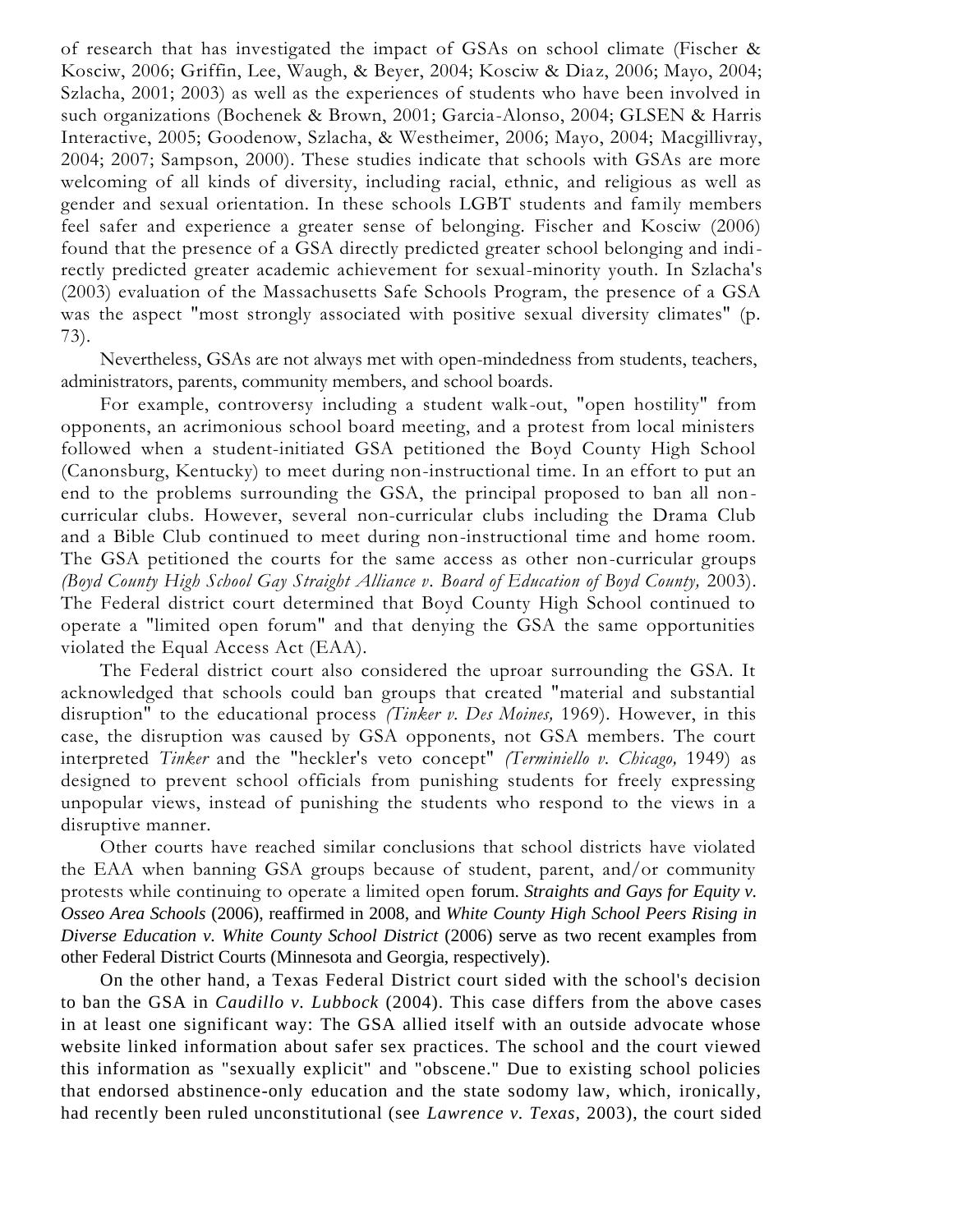with the school's decision to ban the GSA—even though the students removed the link to the website (Leonard, 2004).

Some state legislators have introduced legislation to prohibit GSAs or, at a minimum, to require parental permission for student participation in such organizations. Idaho, Utah, Virginia, Tennessee, and Georgia have attempted to block or discourage GSA-type groups. As of this writing, Utah and Georgia are the only states that have successfully passed parental-permission legislation (Bagby, 2006; Toomer-Cook, 2007). However, some local school districts in Florida, North Carolina, and Texas have also implemented such policies following the creation of a GSA (ACLU, 2007; NCSSE, 2003; Staff, 2006). State laws are unnecessary, as school boards already have the authority to include parents and community members in decisions about clubs and school activities. Such laws also may interfere with local governance and could create new and expensive bureaucratic requirements for any new club. Most importantly, such laws could unnecessarily expose students to harm if their involvement in a GSA is revealed to a non-supportive parent or guardian.

Efforts to derail GSAs at the community level are common. For example, the Rowan-Salisbury (North Carolina) School Board denied permission for a GSA club after more than 100 spectators voiced opposition (Lyttle, 2006). The North Idaho Pachyderm Club invited a local principal and GSA advisors to their meeting to express their concern over a local high school support group. Amid threats to block school levies until the club was disbanded, the group expressed concerns over pedophilia and the "promotion of an immoral and detrimental lifestyle" (Madkor, 2006, n.p.). Lake City High (Coeur d'Alene, Idaho) has an active GSA (Lake City High School Clubs, 2008).

In spite of such community opposition, the Equal Access Act is clear and most school districts have decided to allow these groups to meet. In a 2003 Texas case, Klein School District officials said that they would have fought the lawsuit brought by the GSA and ACLU if they thought they had a chance of winning the case. The superintendent stated: "The issue is that regardless of my personal feelings, the principal's personal feelings or the community's opinion it is a matter of law" (NCSSE, 2003, n.p.). When this decision was announced, a student from this GSA commented, "I definitely think that the effort was worth it. I had to give up a little bit of time, bu t now my school is going to be a whole lot safer because of it. "(NCSSE, 2003, n.p.). Due to the commitment and courage of the students who work to initiate these GSAs, there are now over 3,000 such groups in schools and at least one in every state in the United States (Macgillivray, 2007).

In Canada, the growth of GSAs has been slower. One group at an Ontario school has been trying for several years to start a GSA, but community resistance has kept it from being established (Dokladalova, 2007). In another instance, an Ontario school board paid a \$5,000 settlement after a student filed a human rights complaint when his school refused his request to start a GSA (Moran, 2006). His school never apologized and still has no official GSA (Dias, 2008). Since there is no central network for GSAs in Canada, estimated numbers vary. There are currently 44 GSAs listed on the Gay and Lesbian Educators in British Columbia website (www.galebc.org/gsa) and others documented in Alberta, Saskatchewan, Manitoba, Ontario, Quebec, and Nova Scotia.

There are a few GSAs established in the UK that have a presence on the web (http://pks-no-outsiders.blogspot.com/) and there is one documented GSA in Mexico (MacGillivray, 2005). No firm data are available for Australia.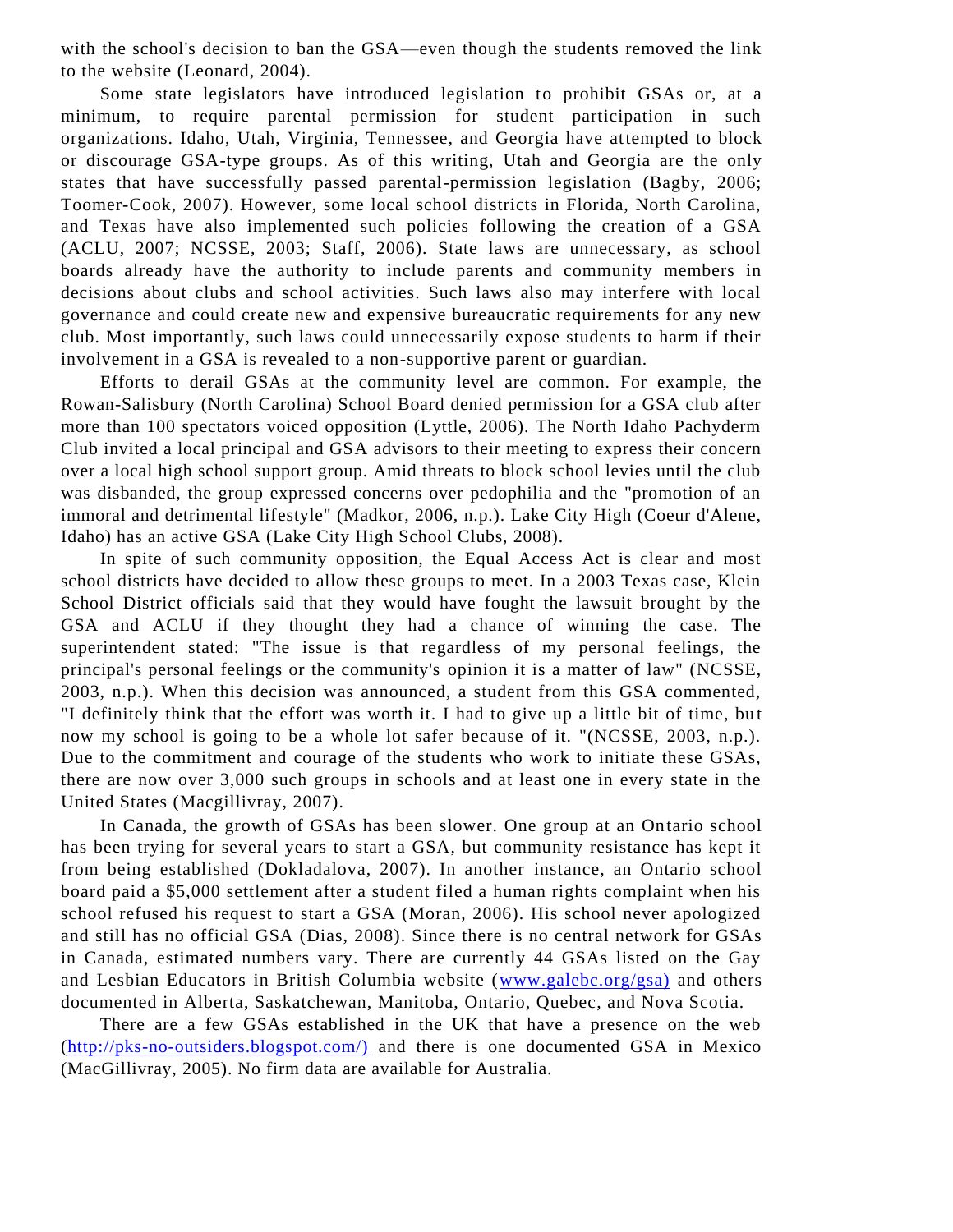#### Prom Dates

It may not be uncommon for two or more young women or men to attend school homecoming and prom activities as same-sex friends. However, when the young women or men plan to attend as a couple, attitudes sometimes change. In an early example, no one was concerned about Aaron Fricke's date to a senior reception and dance until he sought permission to bring a male date *(Fricke v. Lynch,* 1980). Aaron's principal denied permission based, in part, on fears of physical harm to Aaron and his companion and concerns from the community. Fricke brought a complaint against his school alleging that this denial limited his first amendment rights to freedom of expression and association. Justice Pettine did not accept the school district's "heckler's veto" argument that the potential for violence and the safety of others at the prom superseded Fricke's first amendment rights. The court concluded that "The first amendment does not tolerate mob rule by unruly school children" *(Fricke v. Lynch,*  1980, p. 387).

Two decades following Justice Pettine's conclusion, same -sex couples attending school dances remains controversial (Ravitz, 2004a, 2004b). As recently as 2006, a principal of Denham Springs High School in Louisiana announced that such couples would not be allowed to attend the prom. A student from the school contacted the ACLU and the principal responded to a letter from the ACLU of Louisiana by publicly announcing that same-sex couples would be welcome at the prom (ACLU, 2007).

In a widely-publicized Canadian case, Marc Hall, an Ontario teen attending a publicly-funded Catholic school, sought permission to bring a same-sex date to his prom in 2002. His school refused and Hall successfully obtained a temporary injunction from the Ontario Court of Justice (Grace & Wells, 2005; *Hall v. Durham Catholic District School Board,* 2005). The judge hearing the request wrote, "exclusion of a student from a significant occasion of school life, like the school prom, constitutes a restriction in access to a fundamental social institution" (Mackinnon, 2002, par. 1). Although it provided a valuable opportunity to examine the competing constitutional rights of religious freedom and non-discrimination in public institutions, this case did not continue to a full hearing. In obtaining the temporary injunction, Marc achieved his goal of bringing his boyfriend to prom and later dropped the complaint against his school and school board.

## IMPLICATIONS

It is well documented that queer youth are particularly at-risk of being victimized by peers, of being rejected by teachers and administrators, of dropping out of school, and having higher rates of suicide ideation than their heterosexual peers (Bochenek *&*  Brown, 2001; California Safe Schools Coalition, 2004; D'Augelli & Hershberger, 1993; Dorais & Lajeunesse, 2004; Fisher, 1999; Kosciw & Diaz, 2006; Lock, 2002; Thompson & Johnson, 2003). In the face of all of these risk factors, many youth have shown incredible resiliency. Queer youth and their allies have played an important role in challenging the regulatory regimes in their schools and communities.

As other writers have pointed out, taking legal action against one's school district, "requires an immense amount of courage and awareness, not something that most middle and high school students have in abundance" (Dignan, 2004, par. 20). Fortunately, there have been a few brave teens who have worked with advocacy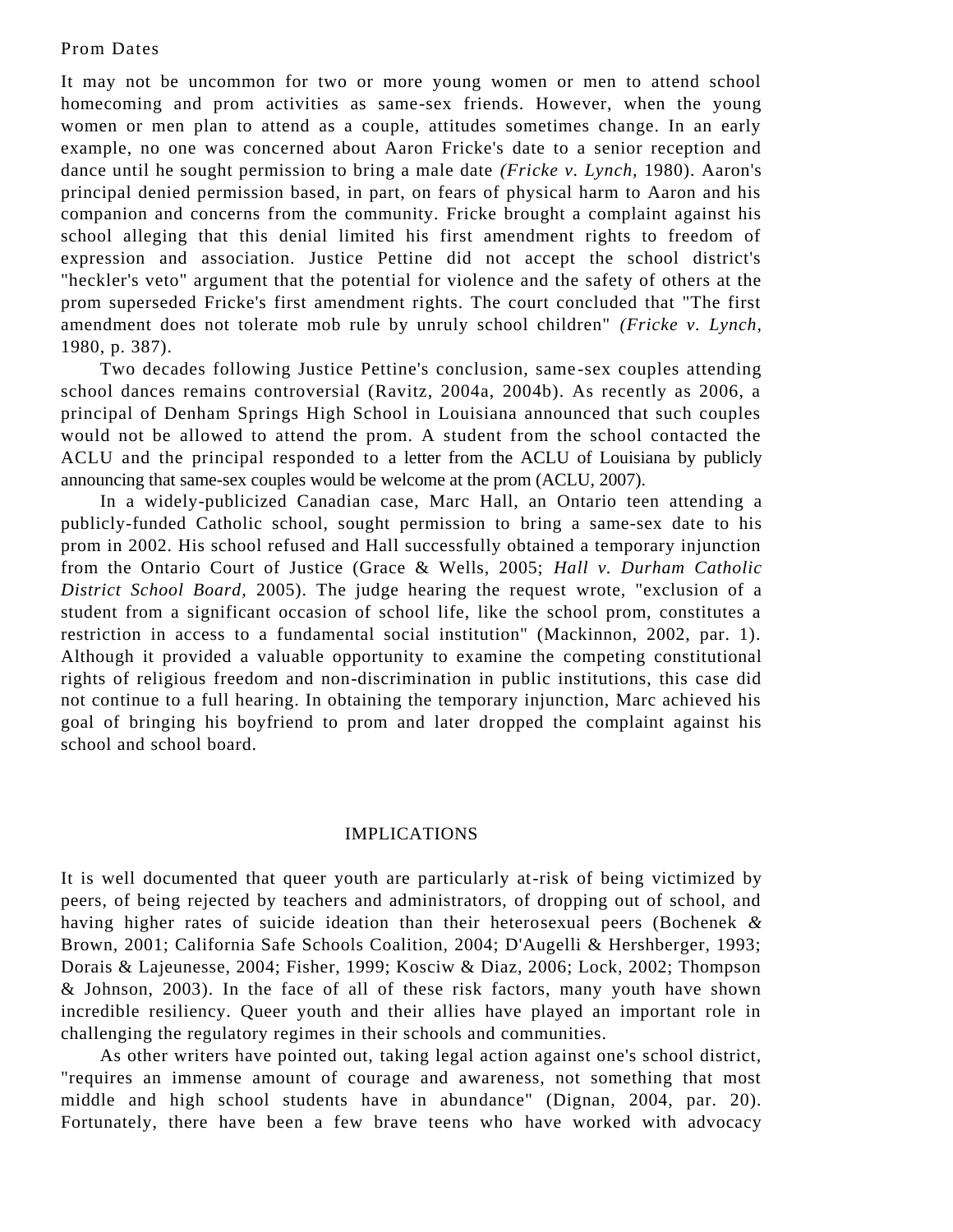groups, supportive family members, and community groups to defend their rights through legal action against their schools. Since the early cases of *Fricke v. Lynch*  (1980) and *Nabozny v. Podlesny* (1997) there has been a steady increase in the numbers of youth bringing their complaints to the courts, particularly in the United States (Bochenek & Brown, 2001; Eisemann, 2000; Lugg, 2003; Lipkin, 1999; Stader & Meyer, 2006). This increase may indicate that youth (and their families) are feeling more confident and supported in pursuing such cases due to greater visibility of queer role models, availability of information, and support and advocacy. Moreover, the winning record of queer youth in the courts presages continued gains in the culture wars.

Administrators and school boards could avoid the controversy, the costs, and the negative public relations generated by these culture wars, if not the lawsuits themselves, by responding proactively to student complaints. They could create safer and more inclusive schools by educating their teachers and principals of their legal and professional responsibilities in working with queer youth.

In addition to the financial and other burdens created by pursuing legal action, these public battles can often polarize communities and generate more hostility towards targeted students. Queer youth have often had to fight for many years to get schools to do the right thing: update policies, provide new professional development workshops, and add more inclusive curricular materials to course work, and in the school library—the most common changes schools have been required to make in addition to financial penalties (ACLU, 2004).

Consequently, schools of education must also work harder to prepare teachers and administrators to address these issues. Teacher education programs can provide new teachers with important opportunities to explore bias-related issues in courses on multicultural education and explicitly address gender and sexual diversity issues. They can offer future teachers examples of inclusive curricular materials, models for talking about harassment related to gender and sexual orientation, as well as sample class activities that allow students to practice addressing and challenging incidents of homophobia, transphobia and harassment. Providing student teachers a safe environment in which to practice having these discussions and experience a model of an antioppressive classroom is important so that they can develop confidence in their abilities to effectively address bias and teach inclusively (Meyer, 2006; Meyer, 2008a).

Educational leadership programs and coursework must also present legal, ethical, and anti-oppressive approaches to school leadership. Programs should explore what these approaches would look like when applied consistently in one's leadership style and infused throughout a school community. School administrators need to be aware of existing legal protections and work to create an environment where homophobia and transphobia are not tolerated and all student identities and family structures are included and valued (Meyer, 2006; Meyer, 2008b).

These interventions are aimed at preventing more students and families from experiencing the same hostility and exclusion other queer youth and families have experienced. By challenging discriminatory and damaging policies and practices in the courts, these queer youth have made substantial contributions to creating more positive and inclusive learning environments in their schools. These youth are following in the footsteps of the trailblazers who came out before them and started demanding recognition in their school communities. Together, these activists have helped lead the way for improved social equality for gay, lesbian, bisexual, transgender, intersex, and queer individuals, and families.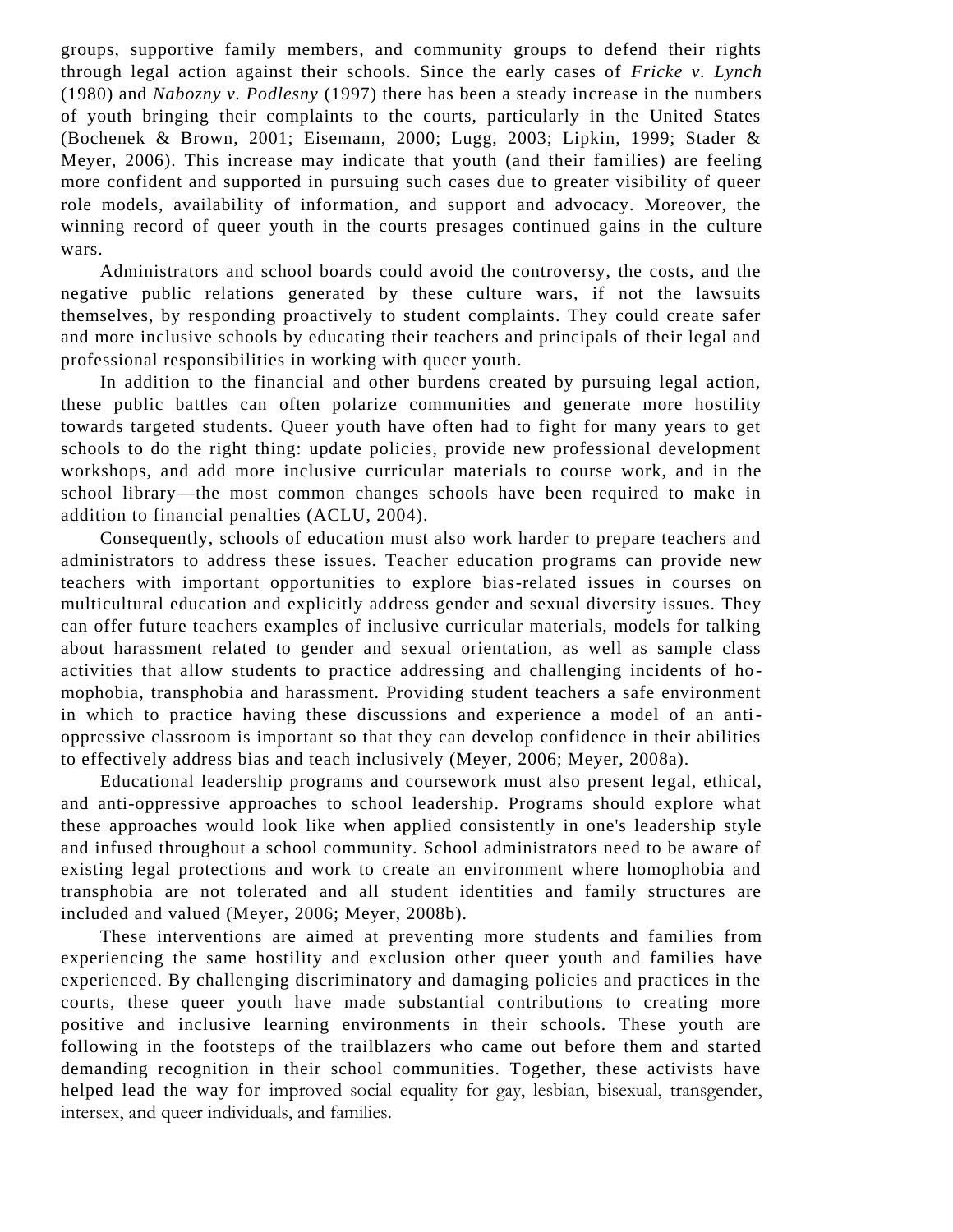#### NOTES

1. For more detailed analysis on this case and how schools can apply the lessons learned from this decision, please see an earlier article by the author (Meyer, 2007).

2. Although research was done to identify cases in other countries, as of January 2008, no cases that had been brought against schools by queer youth were found.

3. Minnesota (1993); Rhode Island (1995, 2001); New Mexico (2003); California (1992, 2003); District of Columbia (1997, 2005); Illinois (2005); Maine (2005); Hawaii (1991, 2005, 2006); New Jersey (1992, 2006); Washington (2006); Iowa (2007); Oregon (2007); Vermont (1992, 2007); Colorado (2007); Wisconsin (1982); Massachusetts (1989); Connecticut (1991); New Hampshire (1997); Nevada (1999); Maryland (2001); New York (2002)

4. California, Connecticut, Maine, Massachusetts, Minnesota, New Jersey, Vermont, Washington, and Wisconsin

5. Alabama, Arizona, Mississippi, Oklahoma, South Carolina, Texas, and Utah

## REFERENCES

- American Civil Liberties Union (ACLU). (2007). *LGBT and AIDS annual update.* New York: American Civil Liberties Union.
- American Civil Liberties Union (ACLU). (2004). Settlement fact sheet: Flores v. Morgan Hill Unified School District. Retrieved March 28, 2006, from www.aclu.org
- American Civil Liberties Union-New Jersey. (2007). Victory for gay and other students who face harassment. Retrieved October 10, 2007, from http://www.aclunj.org/pressroom/victoryforgayandotherstude.htm
- ACLU and Los Angeles School District settle anti-gay harassment *case.* (2005, June 29). Retrieved March 22, 2006, from www.aclu.org
- Bagby, D. (2006). Ga. school's students face new hurdle for gay-straight club. Retrieved January 3, 2008, from http://www.southernvoice.com/thelatest/ thelatest. cfm?blogid=8671
- Barnes, L. (2006, April 17). Gay teens' ordeal. *News24.com.*
- Bochenek, M., & Brown, A. (2001). *Hatred in the hallways: Violence and discrimi nation against lesbian, gay, bisexual, and transgender students in U. S. schools (2001).* New York: Human Rights Watch.
- Boyd County High School Gay Straight Alliance v. Board of Education of Boyd County, Ky., 258 F. Supp. 2d 667 (E. D. KY, 2003).
- Buchanan, W. (2006, April 1). Bills nationwide address gays in schools. *San Francisco Chronicle.* Retrieved April 12, 2006, from www.sfgate.com
- Buckel, D. (2000). Legal perspective on ensuring a safe and nondiscriminatory school environment for lesbian, gay, bisexual, and transgender students. *Education & Urban Society, 32(3),* 390-398.
- California Safe Schools Coalition. (2004). *Consequences of harassment based on actual or perceived sexual orientation and gender non -conformity and steps for making schools safer.* Davis, CA: University of California.
- Caudillo v. Lubbock, 311 F. Supp. 2d 550, (N. D. TX, Lubbock Division, 2004).
- Cloud, J. (2005, May). The battle over gay teens. *Time,* Retrieved October 5, 2005, from www.time.com
- D'Augelli, A. (2002) Mental health problems among lesbian, gay, and bisexual youths ages 14 21. *Clinical Child Psychology and Psychiatry, 7,* 433-456.
- D'Augelli, A., & Hershberger, S. (1993). Lesbian, gay, and bisexual youth in community settings: Personal challenges and mental health problems. *American Journal of Community Psychology, 21,* 421-448.
- Davis v. Monroe County Board of Education, 526 U. S. 629 (1999).
- Dias, J. (2008). Jer's *Vision.org*. Retrieved November 8, 2008, from www.jersvision. org
- Dignan, J. (2004, January 8). Important victory for gay students. *Gaycitynews. corn.* Retrieved October 15, 2007, from http://www.gaycitynews.com/site/ index. cfm?newsid=17008546&BRD =2729&PAG=461&dept id=568864&th=8
- Dokladalova, J. (2007, January 18). GSA activist: "Diversity advocacy club" is not enough. Retrieved September 13, 2007, from http://www.tobe.ca/tobe/dialog printarticle .jsp?sid=58651685114379275276024906131&ctid= 1000006&cnid=1000 926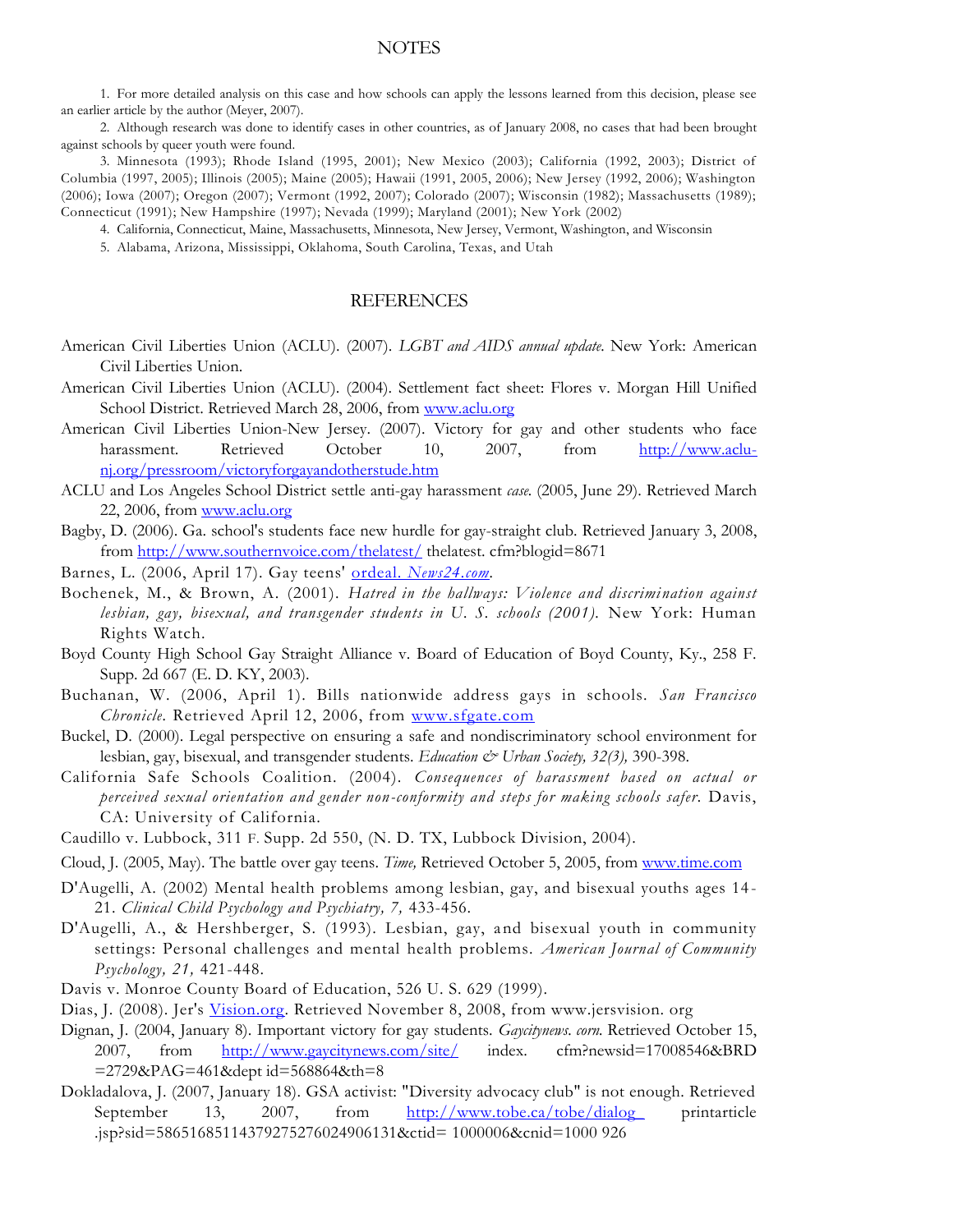- Doe v. Bellefonte Area School District, U. S. App. LEXIS 16207 (3rd Cir, 2004).
- Doe v. Yunits and Brockton Sch. Comm., No. 2000-J-638 (Mass. App. 2000).
- Dorais, M., & LaJeunesse, S. (2004). *Dead boys can't dance: Sexual orientation, masculinity, and suicide.* Montreal: McGill-Queen's University Press.
- Egan v. Canada (2 S.C.R. 513 1995).
- Eisemann, V. (2000). Protecting kids in the hall: Using Title IX to stop studenton-student anti-gay harassment. *Berkeley Women's Law Journal, 15(36),* 125160.
- Elze, D. (2003). Gay, lesbian and bisexual youths' perceptions of their high school environments and comfort in school. *Children & Schools*, 25(4), 225239.
- Fedders, B. (2006). Coming out for kids: Recognizing, respecting, and representing LGBTQ youth. *Nevada Law Journal, 6,* 774-804.
- Fischer, S., & Kosciw, J. (2006, April). *The importance of gay-straight alliances: Social support and associations with teacher and staff response to homophobia.* Paper presented at the Annual Meeting of the American Educational Research Association, San Francisco, CA.
- Fisher, J. (1999). *Reaching out.• A report on lesbian, gay, and bisexual youth issues in Canada.*  Retrieved June 1, 2005, from www.egale.ca
- Flores v. Morgan Hill, 324 F. 3d 1130 (9th Cir, 2003).
- Forrest, S. (2000). Difficult loves: Learning about sexuality and homophobia in schools. In M. Cole (Ed.), *Education, equality, and human rights: Issues of gender, 'race, ' sexuality, special needs and social class* (pp. 99-117). New York: Routledge-Falmer Press.
- Fricke v. Lynch, 491 F. Supp. 381 (RI, 1980).
- Garcia-Alonso, P. (2004). *From surviving to thriving: An investigation of the utility of support groups designed to address the special needs of sexual minority youth in public schools.*  Unpublished Doctoral dissertation, Loyola University, Chicago, IL.
- Goodenow, C., Szalacha, L., & Westhimer, K. (2006). School support groups, other school factors, and the safety of sexual minority adolescents. *Psychology in the Schools,* 43(5), 573-589.
- Goss v. Lopez, 419 U. S. 565 1975).
- Grace, A., & Wells, K. (2005). The Marc Hall prom predicament: Queer individual rights v. institutional church rights in Canadian public education. *Canadian Journal of Education, 28(3),* 237-270.
- Greytak, E., & Kosciw, J. (2008). *Leadership for school safety: The principal's perspective on school climate for lesbian, gay, bisexual, and transgender students and families.* Paper presented at the Annual Meeting of the American Educational Research Association, New York, NY.
- Griffin, P., Lee, C., Waugh, G., & Beyer, C. (2004). Describing roles that gay-straight alliances play in schools: From individual support to school change. *Journal of Gay & Lesbian Issues in Education, 1(3),* 7-22.
- Hall v. Durham Catholic District School Board (ON S.C. 2005).
- Harris Interactive and GLSEN (2005). *From teasing to torment: School climate in America, a survey of students and teachers.* New York: Gay, Lesbian, and Straight Education Network.
- Henkle v. Gregory, 150 F. Supp. 2d 1067 (Nev. Dist. 2001).
- Illingworth, P., & Murphy, T. (2004). In our best interest: Meeting moral duties to lesbian, gay, and bisexual adolescent students. *Journal of Social Philosophy, 35(2),* 198-210.
- Janofsky, M. (2005, June 9). Gay rights battlefields spread to public schools. *The New York Times.*  Retrieved June 9, 2005, from www.nytimes.com.
- Kosciw, J. (2004). *The 2003 national school climate survey: The school-related experiences of our nation's lesbian, gay, bisexual and transgender youth.* New York: Gay, Lesbian, and Straight Education Network.
- Kosciw, J., & Diaz, E. (2006). *2005 National school climate survey. New* York: Gay, Lesbian, and Straight Education Network.
- Kosciw, J., Diaz, E., & Gretytak, E. (2008). *2007 National school climate survey: The experiences of*  lesbian, gay bisexual, and transgender youth in our nation's schools. New York: Gay, Lesbian, and Straight Education Network.
- L.W. v. Toms River Regional Schools Board of Education, *A-111-05.* (New Jersey Supreme Court 189 N.J. 381, 915 A.2d 535 2007).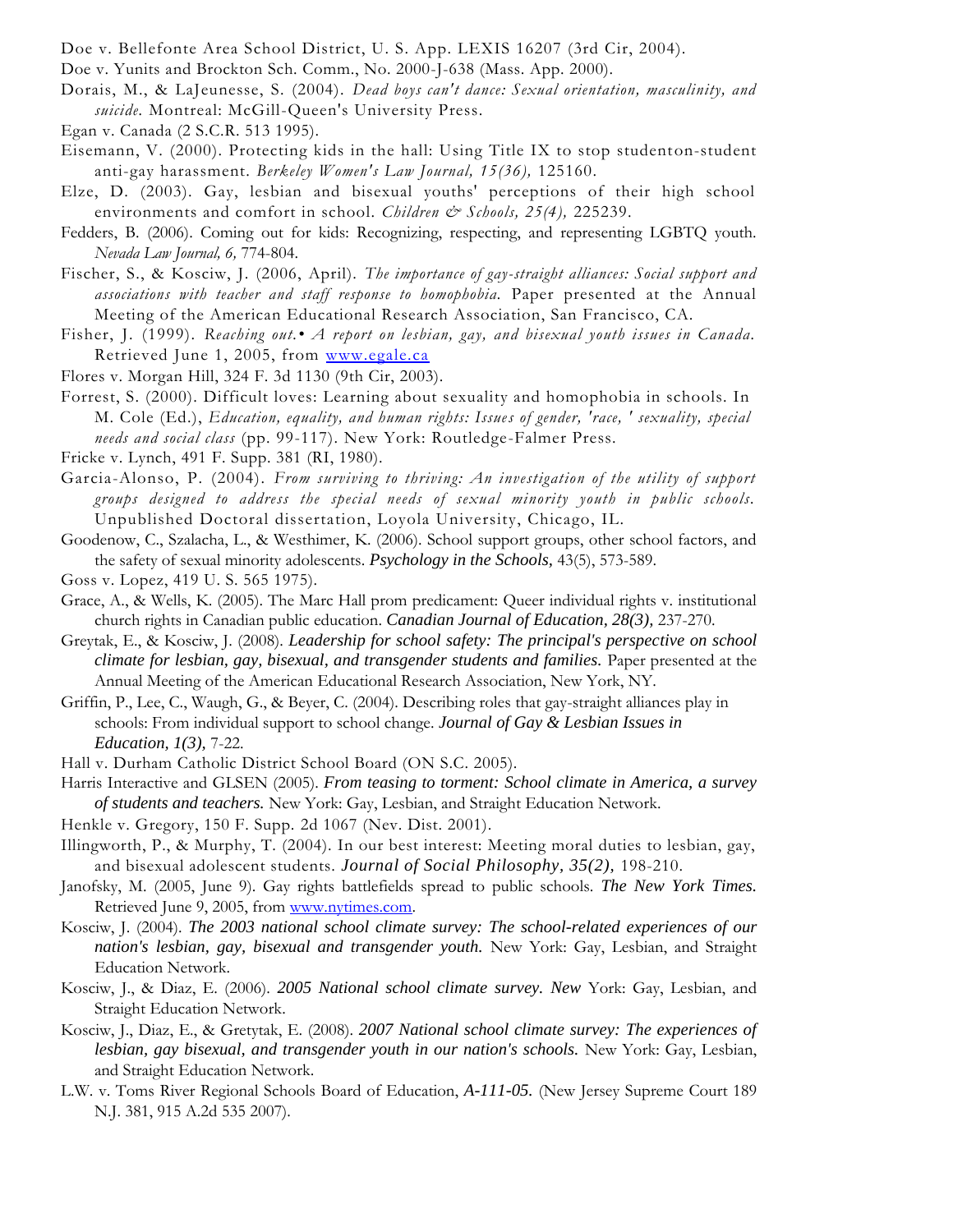- Lake City High School Clubs. (2008). Retrieved November 9, 2008, from http://www.cdaschools.org/lchs/activities/clubs/index.htm
- Lambda Legal. (2001). *Summary of the policy changes adopted as a result of the settlement in Henkle v. Gregory.* New York: Lambda Legal. Retrieved September 5, 2006, from www.lambdalegal.org.
- Lawrence v. Texas, *2003* 539 U.S. 558 (2003).
- Leonard, A. (2004). *Unusual gay student loss.* Retrieved October 15, 2007, from http:// www.gaycitynews.com/site/index.cfm?newsid=17005271&BRD=2729&PAG=461 &deptid=568864&ffl=8.
- Lipkin, A. (1999). *Understanding homosexuality, changing schools.* Boulder, CO: Westview Press.
- Lock, J. (2002). Violence and sexual minority youth. *Journal of School Violence,* 1(3), 77-89.
- Lugg, C. (2003). Sissies, faggots, lezzies, and dykes: Gender, sexual orientation, and a new politics of education? *Educational Administration Quarterly, 39(1),* 95-134.
- Lugg, C. (2006). Thinking about sodomy: Public schools, legal panopticons, and queers. *Educational Policy, 20(1),* 35-58.
- Lyttle, S. (2006, April 11). Schools reject gay-straight club. *The Charlotte Observer (NC).* Retrieved April 18, 2006, from Lexis-Nexis databases.
- Macgillivray, I. K. (2004). Gay rights and school policy: A case study in community factors that facilitate or impede educational change. *International Journal of Qualitative Studies in Education, 17(3),* 347-370.
- Macgillivray, I. (2005). Shaping democratic identities and building citizenship skills through student activism: Mexico's first gay-straight alliance. *Journal of Educational Excellence and Equity, 38,* 320-330.
- Macgillivray, I. (2007). *Gay-straight alliances: A handbook for students, educators, and parents.* Binghamton, NY: Harrington Park Press.
- Mackinnon, J. (2002). Excerpts from the judgment of MacKinnon, J. in the Marc Hall case [Electronic Version]. *Egale Canada.* Retrieved October 1, 2003, from www.egale.ca
- Madkor, R. (2006, January 14). Speakers spar over school club. *Spokane Spokesman-Review.* Retrieved February 7, 2006 from Lexis-Nexis databases.
- Martino, W., & Pallotta-Chiarolli, M. (2003). *So what's a boy? Addressing issues of masculinity and schooling.* Buckingham, UK: Open University Press.
- Mayo, C. (2004). *Disputing the subject of sex: Sexuality and public school controversies.* Lanham, MD: Rowman & Littlefield.
- McLaughlin v. Pulaski County Special School District, 296 F. Supp. 2d 960 (E. D. AR, W. D., 2003).
- Meyer, E. (2006). Gendered harassment in North America: School-based interventions for reducing homophobia and heterosexism. In C. Mitchell & F. Leach (Eds.), *Combating gender violence in and around schools* (pp. 43-50). Stoke-on-Trent, UK: Trentham Books.
- Meyer, E. (2007). Lessons from Jubran: Reducing school board liability in cases of peer harassment [Electronic Version]. *Proceedings of the 17th Annual Conference of the Canadian Association for the Practical Study of Law in Education, Vol. 1,* 561-576.
- Meyer, E. (2008a). A feminist reframing of bullying and harassment: Transforming schools through critical pedagogy. *McGill Journal of Education, 43(1),* 33-48.
- Meyer, E. (2008b). Gendered harassment in secondary schools: Understanding teachers' (non)interventions. *Gender & Education, 20(6),* 555-572.
- Mills, M. (2006). Issues of masculinity and violence in Australian schools. In F. Leach & C. Mitchell (Eds.), *Combating gender violence in and around schools* (pp. 163-170). Stokeon-Trent, UK: Trentham.
- Montgomery v. Independent School District no. 709 109 F. Supp.2d 1081 (D. Minn. 2000).
- Moran, J. (2006, June 16). Jeremy Dias creates scholarship with rights settlement. *Capital Xtra* (Ottawa, Canada).
- Nabozny v. Podlesny, 92 F. 3d 446 (7th Cir, 1996).
- National Gay and Lesbian Task Force. (2007, September 17). State Nondiscrimination Laws in the U.S. Retrieved January 3, 2008, from http://www.thetaskforce.org/ downloads/reports/issue\_maps/non\_discrimination\_09\_07.pdf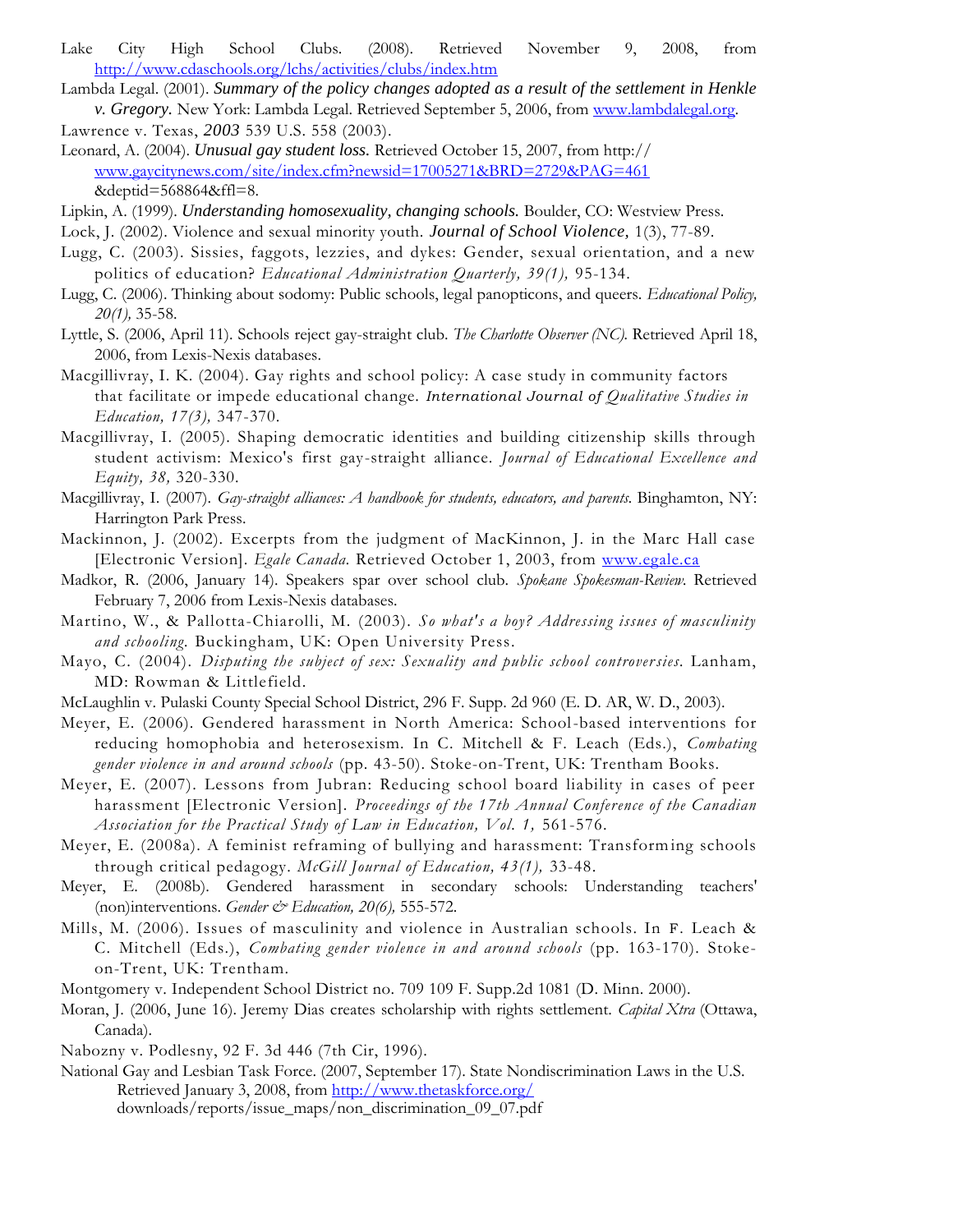- National Coalition to Support Sexuality Education (NCSSE). (2003). *Gay straight alliance (gsa) allowed at Texas school.* Retrieved January 3, 2008, from http://www.ncsse.org/mandates/TX.html
- Nguon v. Wolf No. 05-868 (C.D. Cal. Sept. 25, 2007).
- OutThere, New Zealand AIDS Foundation, & Rainbow Youth. (2004). *Safety in our schools.* Wellington, New Zealand: Author.
- Perrotti, J., & Westheimer, K. (2001) *When the drama club is not enough: Lessons from the Safe Schools Program for Gay and Lesbian Students.* Boston: Beacon Press.
- Phoenix, A., Frosh, S., & Pattman, R. (2003). Producing contradictory masculine subject positions: Narratives of threat, homophobia and bullying in 11-14 year old boys. *Journal of Social Issues, 59(1),* 179-195.
- Ravitz, J. (2004a, December 2) To dance, gay teen needs OK of parents. *The Salt*
- *L ake Tribune.* Retrieved December 13, 2005, from Lexis-Nexis databases. Ravitz, J. (2004b, December 22) Gays win skirmish over dates for dance. *The Salt*
	- *L ake Tribune.* Retrieved January 16, 2005, from Lexis-Nexis databases.
- Ray v. Antioch Unified School District (107 F. Supp. 2d 1165 (N.D. Cal. 2000). Sampson,
- P. (2000). *Will participation in a gay/straight alliance mitigate risk behavior in gay and lesbian youth?* Unpublished manuscript. Salem, MA: Salem State College.
- Savin-Williams, R. (2001). Suicide attempts among sexual-minority youths: Population and measurement issues. *Journal of Counselling and Clinical Psychology, 69, 983-991.*
- School District No. 44 (North Vancouver) v. Jubran, 2005 BCCA 201 (BCSC 6 2005).
- Smith, G., & Smith, D., Eds. (1998). The ideology of "fag": The school experience of gay students. *Sociological Quarterly,* 39(2), 309-335.
- Stader, D. (2007). *Law and ethics in educational leadership.* Upper Saddle River, NJ: Pearson Education.
- Stader, D., & Graca, T. (2006, April 7-11, 2006). *Sexual minority youth and school culture: A study of educational leadership candidates' perceptions of Dallas-Fort Worth area secondary schools.* Paper presented at the annual meeting of the American Educational Research Association, San Francisco, CA.
- Stader, D., & Meyer, E. (2006, October 12). *Sexual minority youth and the culture wars: Out of the closet and drafted into battle.* Paper presented at the Annual Meeting of the Education Law Association. Paradise Island, Bahamas.
- Staff. (1997, April 14). *Back to school for Aussie teen.* Retrieved October 15, 2007, from http://www.planetout.com/news/article.html?1997/04/14/2
- Staff. (2006). *Gay, lesbian and straight education network praises North Carolina student's courage forming GSA.*  Retrieved January 3, 2008, from http://www.gaywired.com/article.cfm?section=66&id=11465
- Staff. (2007, October 3). *Judge rules against lesbian in high school outing case.* Retrieved January 3, 2008, from http://www.advocate.com/news\_detail\_ektid49529.asp
- Straights and Gays for Equity v. Osseo Area Schools (Civ. No. 05-21000 (JNE/FLN), (Mn 2006).
- Szlacha, L. (2001). *The sexual diversity climate of Massachusetts' secondary schools and the success of the Safe Schools Program for Gay and Lesbian Students.* Unpublished doctoral dissertation, Harvard University, Cambridge, MA.
- Szlacha, L. (2003). Safer sexual diversity climates: Lessons learned from an evaluation of Massachusetts Safe Schools Program for Gay and Lesbian Students. *American Journal of Education, 110(1),* 58-88.
- Terminiello v. Chicago, 337 U.S. 1, (1949)
- Tinker v. Des Moines School District, 393 U.S. 503 (1969)
- Theno v. Tonganoxie Unified School Dist. No. 464 (2005 WL 3434016, (D. Kan. 2005).
- Thompson, S., & Johnson, L. (2003). Risk factors of gay, lesbian, and bisexual adolescents: Review of empirical literature and practice implications. *Journal of Human Behavior in the Social Environment,* 8(2-3), 111-128.
- Thonemann, A. (1999). *Enabling and disabling conditions for teaching against homophobia.* Paper presented at the Australian Association for Research in Education Conference, Melbourne, Australia.